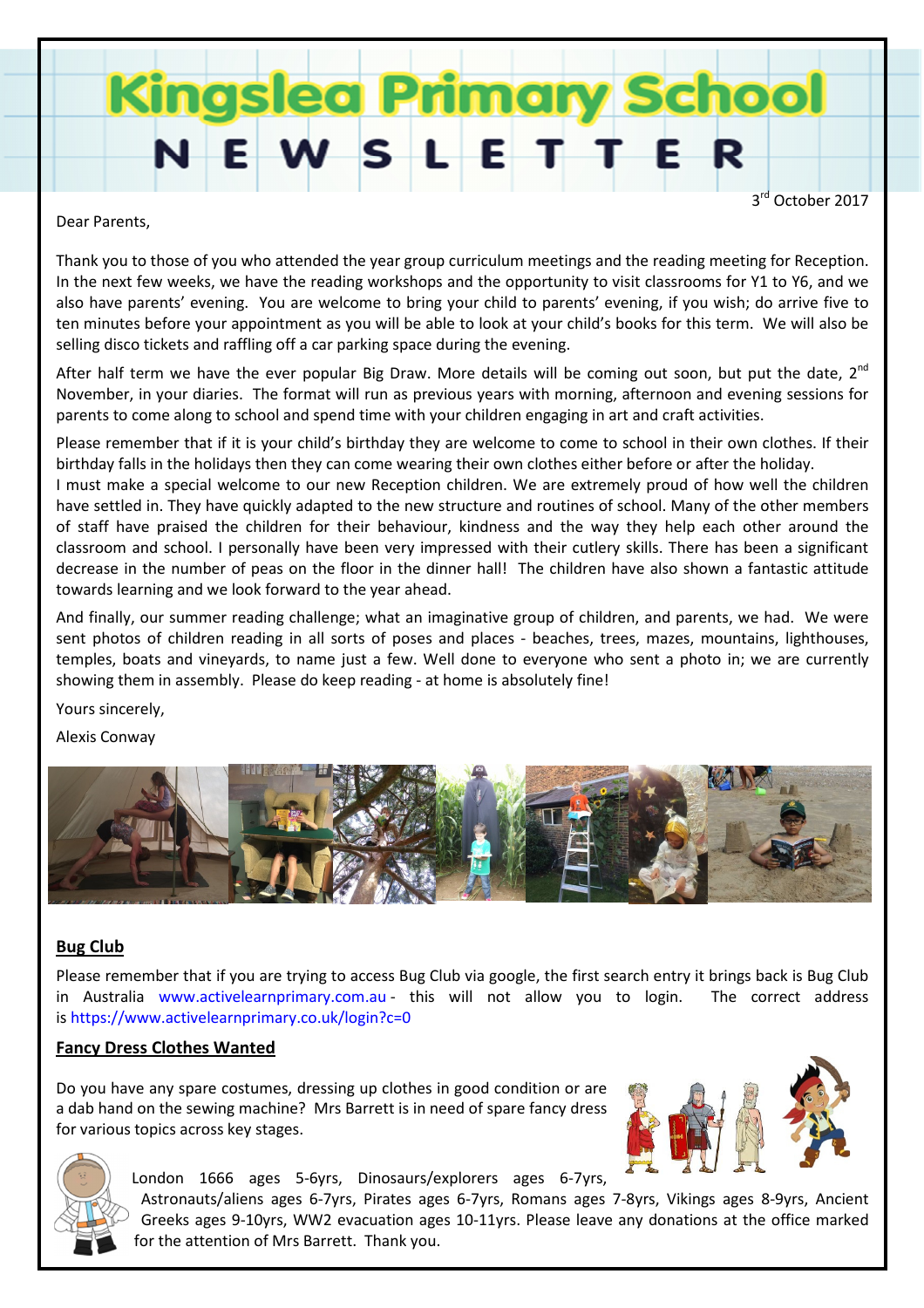## Maths Teams





#### Social Media

It has come to our attention that a number of children in Year 6 are using social media apps, such as Instagram, with their parent's knowledge. Please can I remind you that there are age restrictions on the majority of social media apps, which is usually aged 13, and these are there for a reason. We are also concerned that there may be other children in school using these apps without their parent's knowledge. Whilst we cover e-safety in schools we would encourage all parents to speak to their children, especially those with smart phones, about the use of social media and staying safe online.

There are various help sites for parents, including this one from the NSPCC https://www.nspcc.org.uk/preventingabuse/keeping-children-safe/online-safety/talking-your-child-staying-safe-online/

#### **Staffing**

Our sports coach, Mrs Jagota will be going on maternity leave in November. We have employed Mr Mothee who will be taking over whilst Mrs Jagota is away. We will still be running our vast array of clubs and entering tournaments across the district. Mr Mothee will also be working in classrooms as a teaching assistant, including in Reception.

#### Y4 visit Horsham Town Centre

As part of Year 4's learning journey they visited Horsham Town Centre last week. The children spent time carrying out a shop survey and interviewing visitors to the town. The children have collated this information and will compare it to information they collect when they visit Brighton later in the term.





#### Horsham and District Year of Culture

If you haven't seen the fabulous launch video for the Horsham District of Culture 2019 watch it here https://www.youtube.com/watch?v=geYVLEkSB8E

Kingslea are very proud to have been chosen to represent Horsham schools and we have a few ideas of how to get involved.

### Children in Need – Friday  $17<sup>th</sup>$  November

This year the theme is the 1980's and we will be encouraging all children to dress up in 1980's style clothing. More details will be sent out nearer the time.

#### **Conkers**

We have had a large number of sign-ups for the conker competition. The events are on the  $16<sup>th</sup>$  October for Y1 and Y2 and  $18<sup>th</sup>$  October for Y3-6. There are many, many conkers lying around, however if for some reason you can't find one we have had two large bags of conkers donated by two of our pupils. Please tell your child to come and see Mr Conway if they would like a conker.



# Notes from the School Office

- $\circ$  KS2 Parents Please ensure you book and pay for your child's hot lunch in good time. All payments must be made by midnight on the Sunday one full week ahead of the week they are required.
- If for any reason your child will not be attending their after school club it is essential that they inform both the club leader and the school office.
- $\circ$  If you need to speak to your class teacher, please either see them at the classroom door at the end of the school day or contact the office to arrange a suitable time. Unfortunately teachers are unable to speak to individual parents before the start of school in the morning
- $\circ$  If your child is absent from school please report it either by telephone (message service), ParentMail or by speaking to the office team. Please do not simply report it to the class teacher